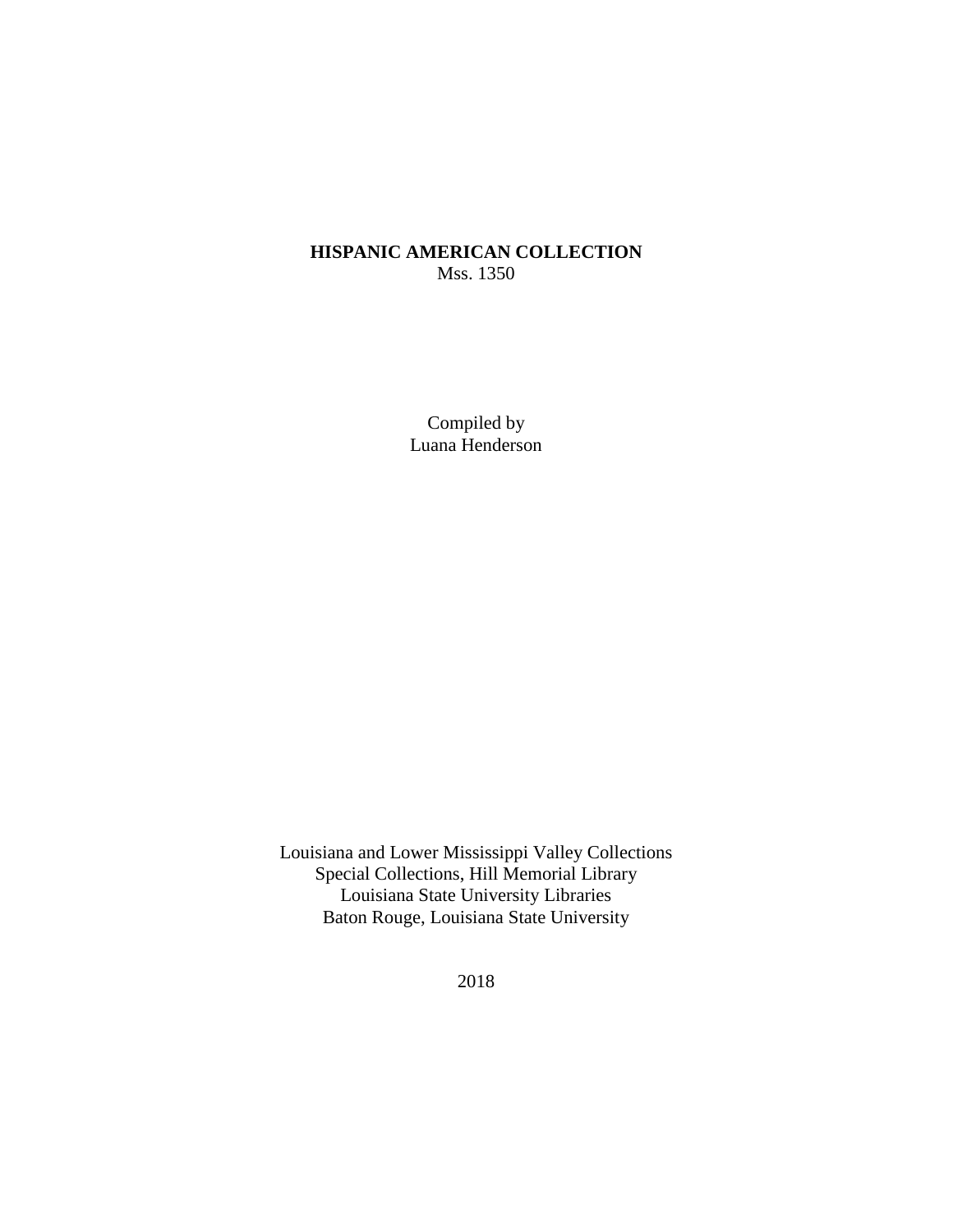# **CONTENTS OF INVENTORY**

**Use of manuscript materials.** If you wish to examine items in the manuscript group, please place a request via the Special Collections Request System. Consult the Container List for location information.

**Photocopying.** Should you wish to request photocopies, please consult a staff member. Do not remove items to be photocopied. The existing order and arrangement of unbound materials must be maintained. Reproductions must be made from surrogates (microfilm, digital scan, photocopy of original held by LSU Libraries) when available.

**Publication.** Readers assume full responsibility for compliance with laws regarding copyright, literary property rights, and libel.

Proper acknowledgement of LLMVC materials must be made in any resulting writing or publications. The correct form of citation for this manuscript group is given on the summary page. Copies of scholarly publications based on research in the Louisiana and Lower Mississippi Valley Collections are welcomed.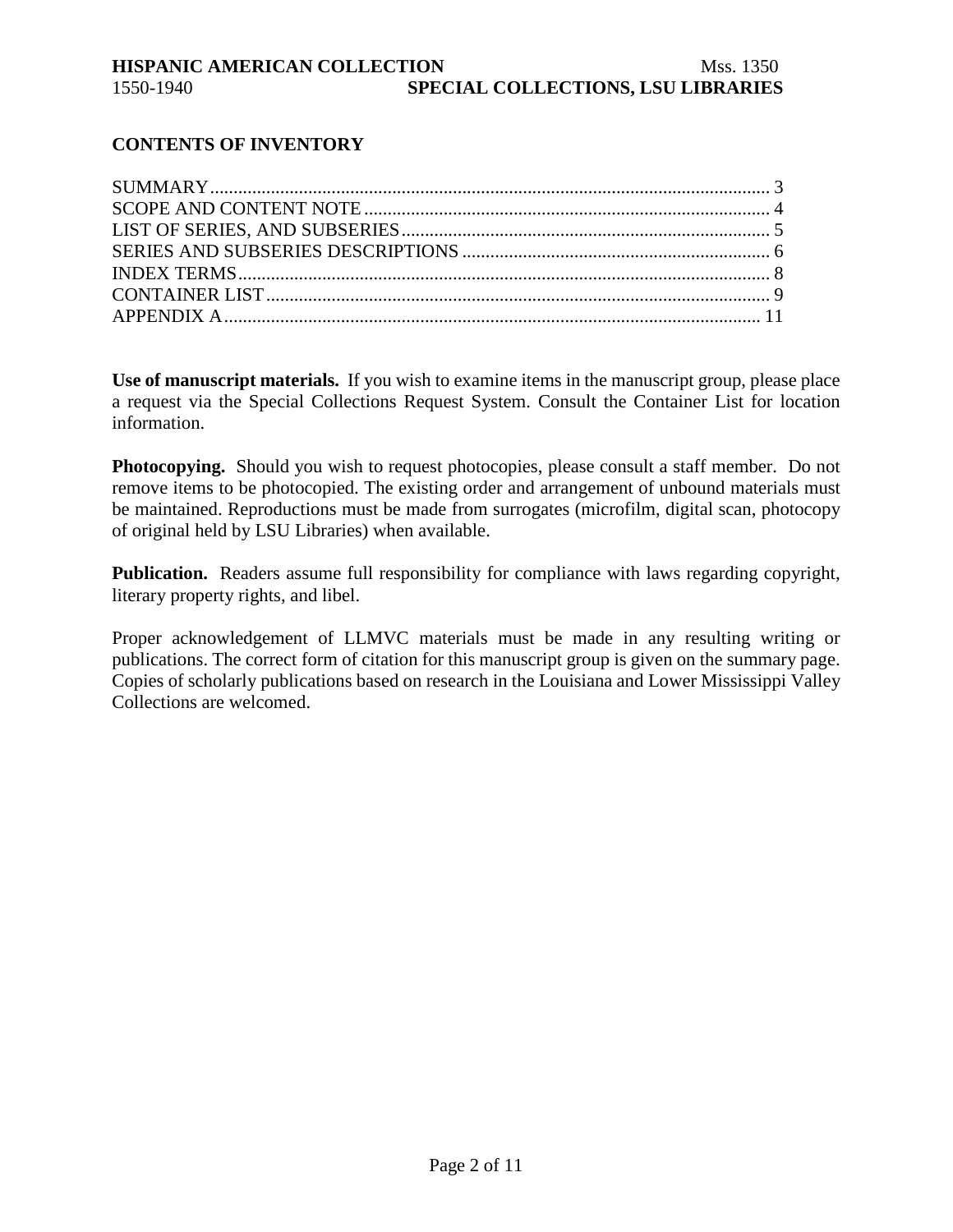# <span id="page-2-0"></span>**HISPANIC AMERICAN COLLECTION Mss. 1350**<br>**SPECIAL COLLECTIONS, LSU LIBRARIES SPECIAL COLLECTIONS, LSU LIBRARIES**

# **SUMMARY**

| Size.                             | 5 linear feet                                                                                                                                                                                                                                                 |
|-----------------------------------|---------------------------------------------------------------------------------------------------------------------------------------------------------------------------------------------------------------------------------------------------------------|
| Geographic<br>locations.          | Colombia, Ecuador, Guatemala, Mexico, Puerto Rico.                                                                                                                                                                                                            |
| <b>Inclusive dates.</b>           | 1550-1940.                                                                                                                                                                                                                                                    |
| <b>Bulk dates.</b>                | 1760-1900.                                                                                                                                                                                                                                                    |
| Language.                         | Spanish, English.                                                                                                                                                                                                                                             |
| Summary.                          | Court transcripts, personal and business correspondence, poetry and<br>plays, newspapers, legal documents, inventories, mining reports,<br>military records, and recipes of the colonial and national periods of<br>Colombia, Ecuador, Guatemala, and Mexico. |
| <b>Restrictions on</b><br>access. | None.                                                                                                                                                                                                                                                         |
| Copyright.                        | Copyright of the original materials in this collection has expired, and<br>they are therefore in the public domain.                                                                                                                                           |
| <b>Citation.</b>                  | Hispanic American Collection, Mss. 1350, Louisiana and Lower<br>Mississippi Valley Collections, LSU Libraries, Baton Rouge, Louisiana.                                                                                                                        |
| <b>Linking note</b>               | Part of the George De Forest Collection, Mss. 1350.                                                                                                                                                                                                           |
| <b>Stack locations.</b>           | C:19-23, OS:H                                                                                                                                                                                                                                                 |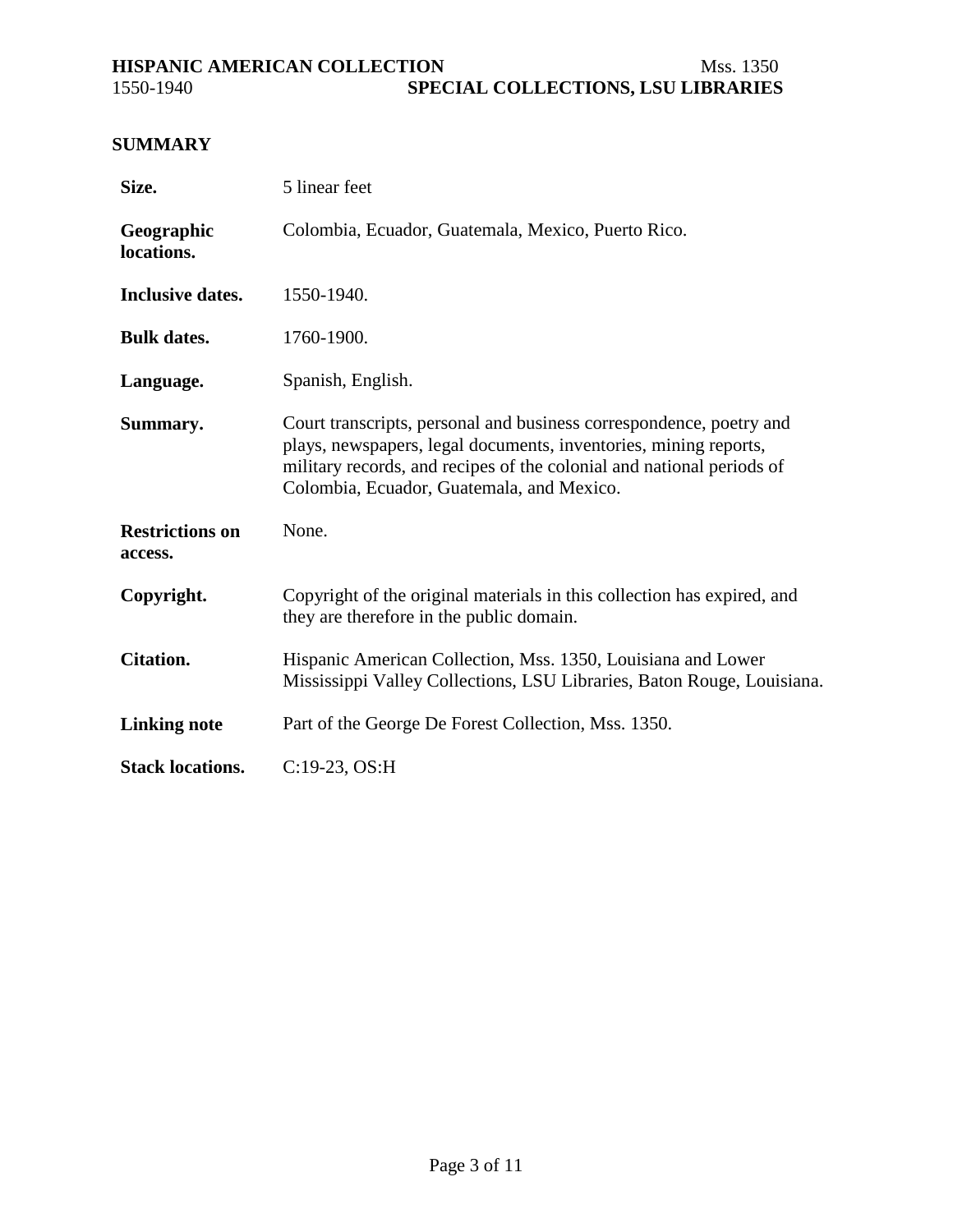# <span id="page-3-0"></span>**HISPANIC AMERICAN COLLECTION** Mss. 1350 1550-1940 **SPECIAL COLLECTIONS, LSU LIBRARIES**

# **SCOPE AND CONTENT NOTE**

The Hispanic American collection contains a wide variety of records ranging from the colonial period through the revolutionary and national periods of Latin America. Geographically, the collection is narrower than its chronological span, covering only the activities of New Spain and New Granada, later to become Colombia, Ecuador, Guatemala, and Mexico. Most records are economic and legal in nature, and the bulk of the collection covers the history of colonial and national Mexico. The Mexican series is divided into subseries facilitating access to this part of the collection. The dates for the Mexican series range from 1582 to 1940 and contain information regarding colonial race relations and economic activities, military records of the revolution period, and constitutional and legal records of the state of Puebla, 1825-1895. A final element to the Mexican series is the Frans Bloom correspondence (1928-1940). Frans Bloom was the director of the Middle American Research Institute at Tulane University during the 1930s.

Another strength of the collection is the literary records from Guatemala and Mexico. Poetry and plays from Guatemala and Mexico, 1830-1900, include Guatemalan poets Ricardo Carrasquilla, Eduardo Bustillo, and Jose Joauquin Palma and Mexican playwrights T. A. Herrara, Palamena, and P. Maranon. All of the literary records are in manuscript form and represent a variety of themes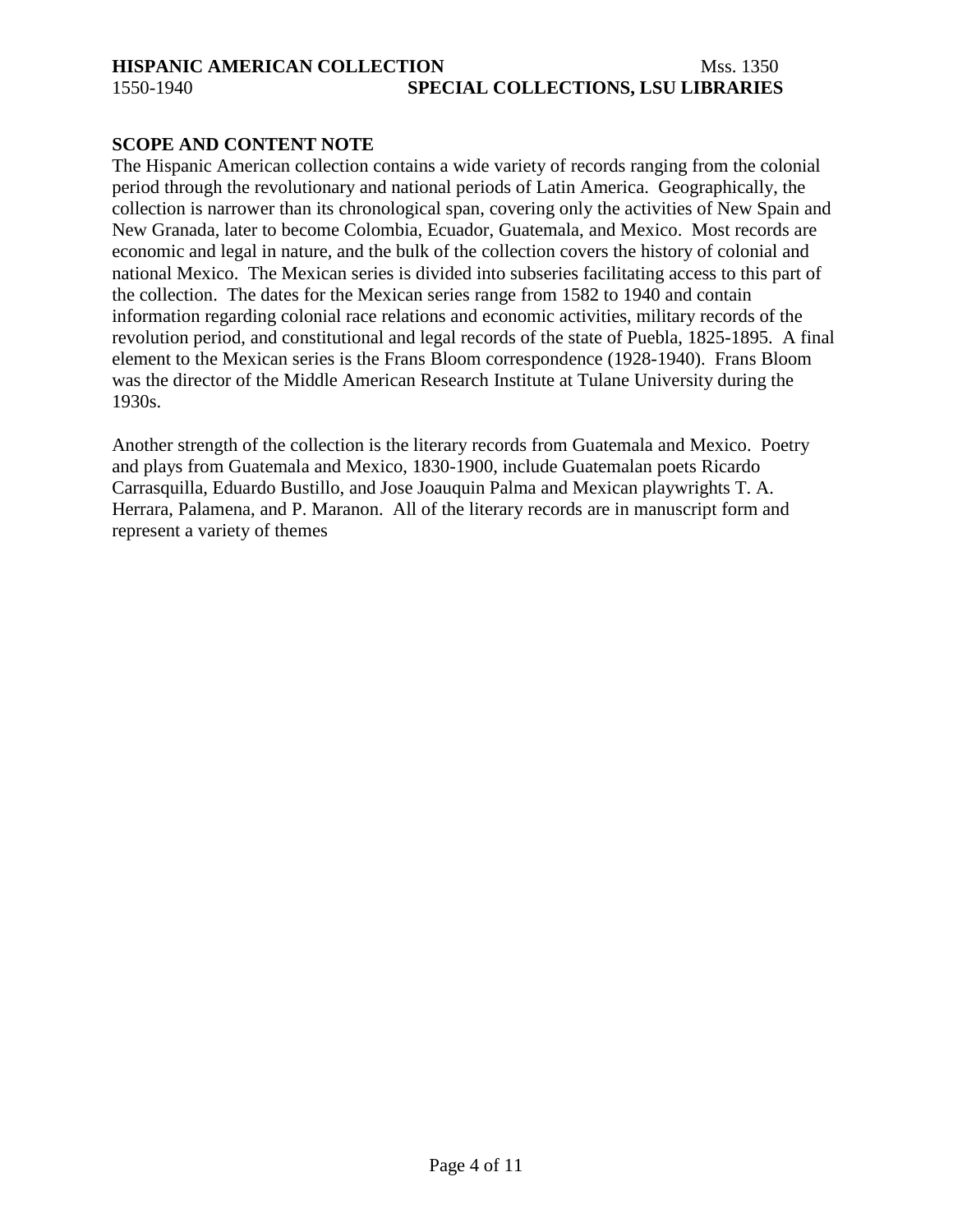<span id="page-4-0"></span>

# **LIST OF SERIES AND SUBSERIES**

# **Series I. Colombia, 1830-1831.**

- **Series II. Ecuador**, **1729-1892; 1868-1921.**
- **Series III. Guatemala, 1821-1930.** Subseries 1. Correspondence, 1812-1821. Subseries 2. Literature, 1872-1895, 1931. Subseries 3. Legal documents, 1850-1870

# **Series IV. Mexico, 1582-1940.**

Subseries 1. Colonial Race Relations, 1582-1769. Subseries 2. Colonial economic activities, 1605- 1809. Subseries 3. Revolutionary period, military, 1810-1824. Subseries 4. National period, records of the state of Puebla, 1818-1901, 1933. Subseries 5. National period, Frans Bloom Correspondence (1928- 1940).

- **Series V. Puerto Rico, 1823.**
- **Series VI. Latin American Literature, 1830 -1900.**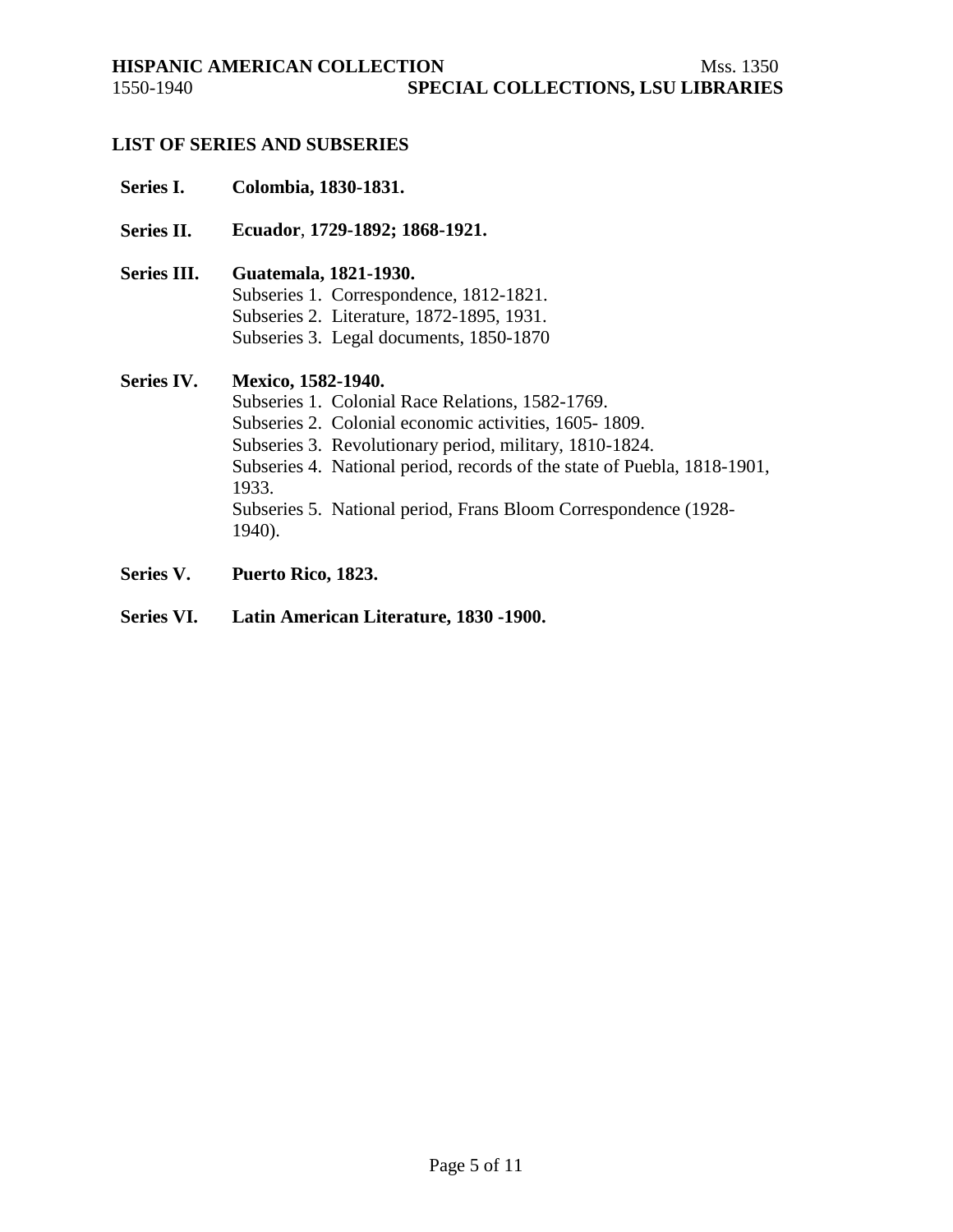# <span id="page-5-0"></span>**HISPANIC AMERICAN COLLECTION** Mss. 1350

# **SERIES AND SUBSERIES DESCRIPTIONS**

# **Series I. Colombia, 1830-1831.**

Two documents regard a personal debt of three reales owed to Isidora Romero by Jose Gomes.

# **Series II. Ecuador**, **1729-1892, 1868-1921.**

Court transcripts and legal papers pertain to debts, property disputes, thefts, and other legal matters.

# **Series III. Guatemala, 1812-1931.**

# **Subseries 1. Correspondence, 1812-1821.**

Personal and business correspondence of Francisco Planas, Guatemalan merchant, deal with shipment of goods to Leon, Sonsonate, and Antigua from Guatemala City between 1812 and 1821. Letters also discuss the shipment of cacao, the Comision del Cacao de Guayacil, rebel activities and social and economic conditions of the Captaincy General of Guatemala.

### **Subseries 2. Literature, 1872-1895, 1931.**

Poetry, newspapers, and one manuscript volume, A History of the Revolution of Guatemala, by Federico Larrainzar, 1872, are included in this subseries. Poets include Elena Valmu, Jose Joaquin Palma (1844-1911), Ricardo Carasquilla (1827-1886), Manuel Maria Giron, Manuel Llordon, Manuel Valle G., Manuel Dardon, Eduardo Bustillo (1836-1908), Mariano Carreras y Gongales, F. L. Cheron, Arturo Cuyas (1845-1925), Martin Cesar Fincaz. Newspapers found in this subseries are La Semana in Broma and La Parajoja. The newspapers contain some articles and many cartoons. The cartoons satirize twentieth century Latin American and United States politics.

**Note: See appendix A for list of Guatemalan and Mexican writers.**

### **Subseries 3. Legal Documents, 1850-1870.**

Contained in this subseries is an untitled manuscript volume detailing the duties and responsibilities of the Juicios Ordinarios and Juicios Criminales and some discussion of legal precedents from the colonial period. Other legal documents in this subseries are four manuscripts prepared by surveyor Jose Maria Ramirez for the Department of San Salvador. Most of the land titles pertain to the towns of Chacalapam, Ahuechapam, and Santa Ana, all located near Sonsonate, Guatemala.

# **Series IV**. **Mexico, 1582-1940.**

### **Subseries 1. Colonial Race Relations**, **1582-1769.**

Lawsuits and court proceedings regard freedmen and slaves and proceedings of purity of blood (limpieza de sangre) trial of Joseph Carreto's family to prove they were untainted by Moorish, mulatto, Jewish, or Indian blood. Documents relating to freedmen and slaves deal with possession of weapons, slave ownership and recovery of run-away slaves.

### **Subseries 2. Colonial Economic Activities, 1605-1809.**

This subseries consists of hundreds of items including inventories and expense lists of churches, hospitals, and private property, wills, trust funds, and accounting papers of the Intendancy of Puebla. Records document assaults, accusations, and other activities dealing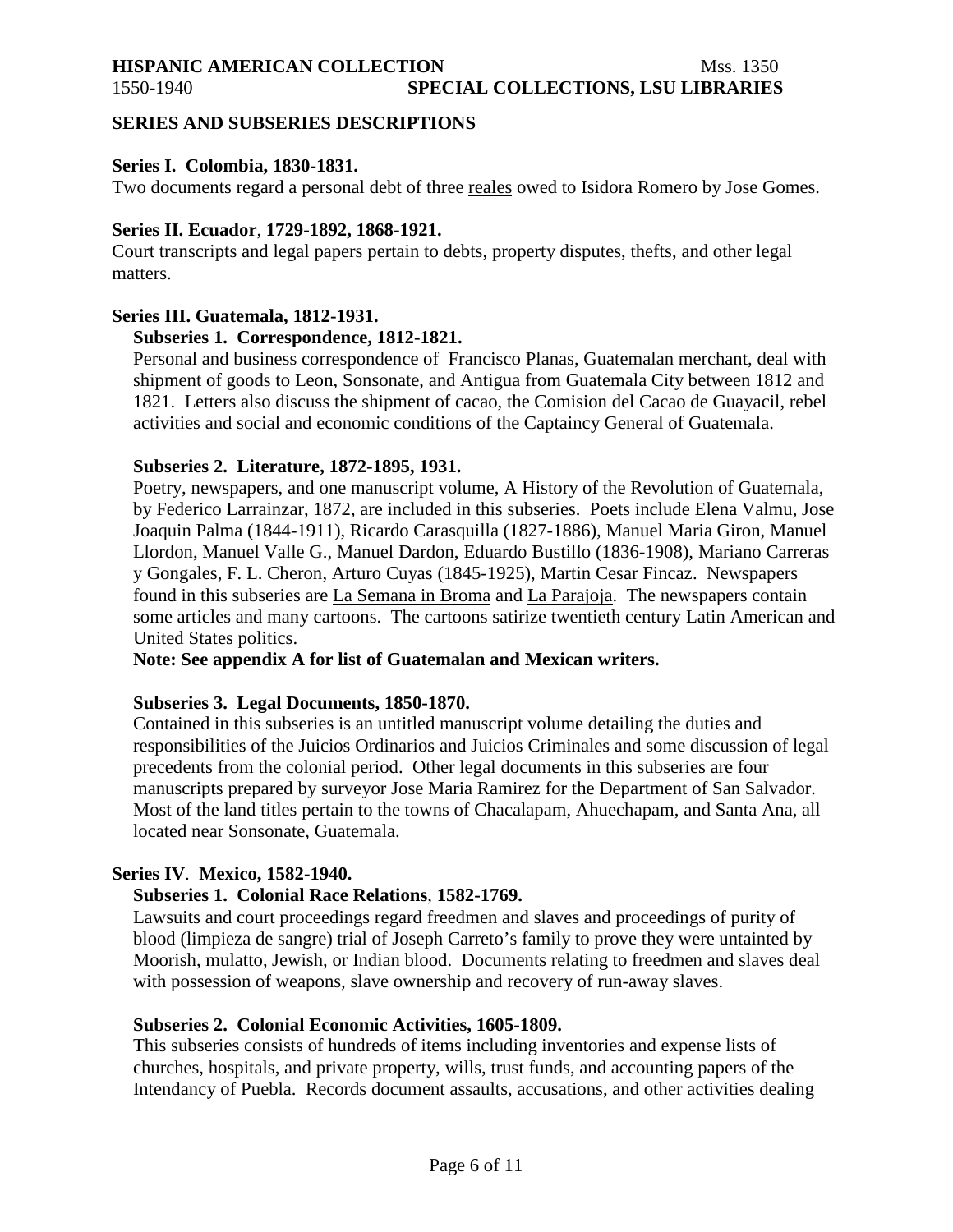# **HISPANIC AMERICAN COLLECTION** Mss. 1350 1550-1940 **SPECIAL COLLECTIONS, LSU LIBRARIES**

with insurgents and the army in the Intendancy of Puebla. Mining reports for the Guanajuato silver mine, some in English, are also found in this subseries. Inventory and expense list of the church at Los Angeles, Mexico, 1663 to 1694 and a report of possessions and list of expenses of Bernardo de la Vega as well as other items document colonial economic history.

# **Subseries 3. Revolutionary Period, 1810-1824.**

Records document assaults, accusations, and other activities dealing with insurgents and the army in the Intendancy of Puebla. Information on the assault of Saint Francis of Iztacamaztitlan by 100 armed men with shotguns and other weapons and the assault upon one Jose Cervantes by five insurgents provide insights into the Mexican revolution. Other kinds of records include petitions and accusations regarding supposed insurgents and others connected to the revolutionary movement. Other nonmilitary records include miscellaneous information regarding disputes over the reading skills of a school teacher, edicts about the closing of the alguacil of Huejocingo written and signed by Viceroy Bernardo de Galvez, 1786. There are also some papers relating to sale of offices, 1792-1794, and the trials of accused adulterers, soldiers, and the tobacco monopoly of Puebla. **Note:** Some documents are bound together into volumes.

# **Subseries 4. National Period, State of Puebla Decrees, 1818-1901, 1933.**

The bulk of this subseries consists of personal and business correspondence of Jose Maria Correto with associates and members of his family, especially his son who was a student in Mexico City from 1835 to 1837. The letters reveal many insights into the social conditions of the capital city. Correspondence with associates are from Toluca, Atlixo, and Coyoacan. Also in this subseries are many decrees of the state of Puebla ranging from 1869 to 1895. In addition, there are several recipes in Spanish (undated). This series contains a potpourri of items from recipes describing methods of soap making to recipes for soups, pastries, breads, and mole among other things. Also included in the recipe books are instructions for making watercolors. Other miscellaneous items include a travel account of Mexico and Cuba, 1831 to 1832, written for the *London Chronicle,* one page of undated sheet music, and a death notice for Juana Romero de Gonzáles (1933).

**Note:** Some documents are bound together into volumes.

### **Subseries 5**. **Frans Bloom Correspondence, 1928-1940;**

Frans Bloom was the director of the Middle American Research Institute at Tulane University. While in Mexico, Bloom corresponded with other noted archaeologists and anthropologists regarding archaeological finds. Letters from Bloom and other scholars are found in this subseries.

### **Series V. Puerto Rico, 1823.**

One page communication in Spanish to the U. S. Commander of an Anglo-American squadron from Miguel de la Torre the Captain General of Puerto Rico, March 1823.

### **Series VI. Latin American Literature, 1830 -1900.**

One manuscript volume of poetry and eight plays, five of which are by Mexican playwrights. The authorship of the three remaining plays is unknown.

**Note: See appendix A for list of Guatemalan and Mexican writers.**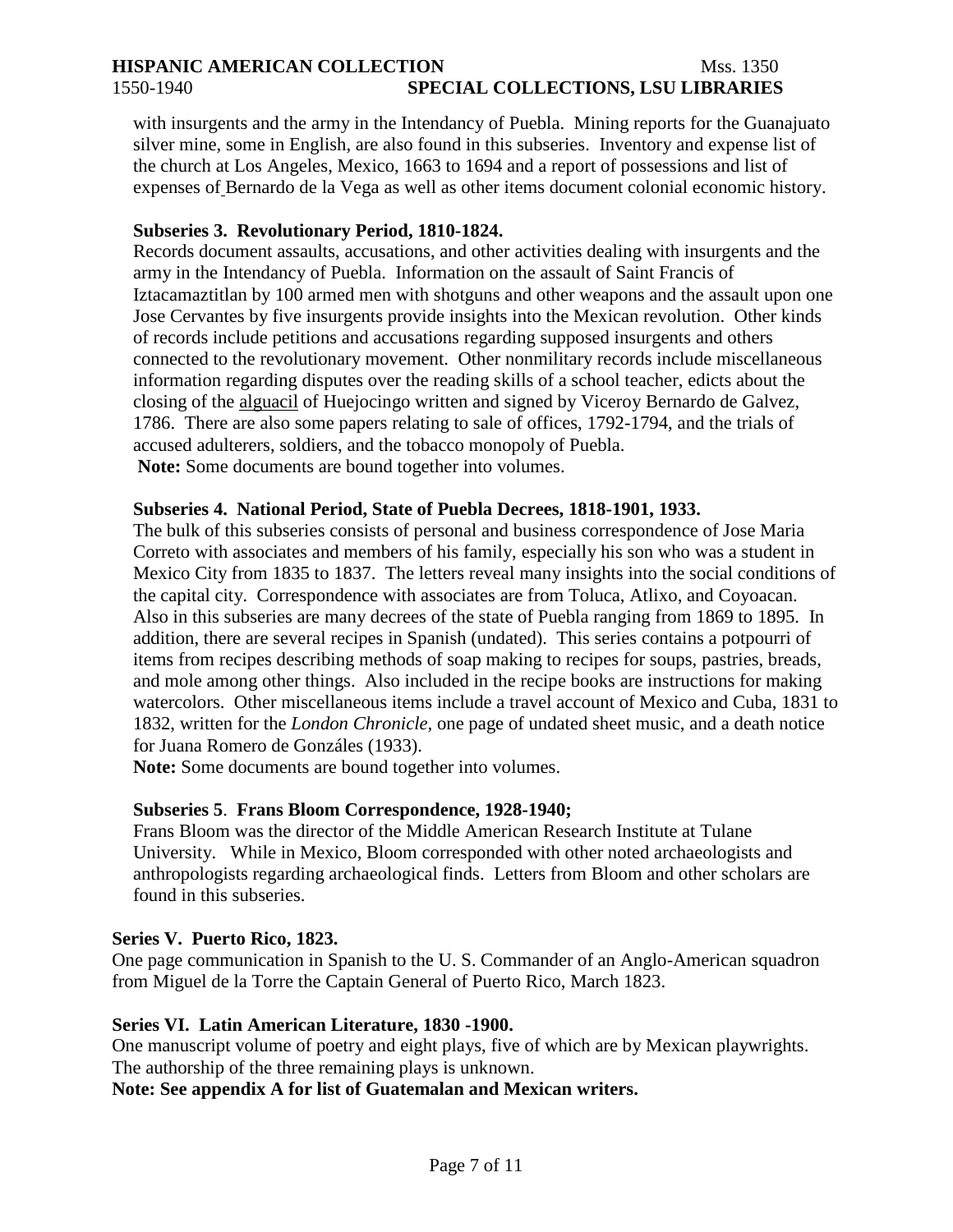# <span id="page-7-0"></span>**INDEX TERMS**

| Criminal court records.                            | III.3; IV.1,3 |
|----------------------------------------------------|---------------|
| Decrees.                                           | IV.4          |
| Ecuador--History--18 <sup>th</sup> century.        | $\mathbf{I}$  |
| Ecuador--History--19 <sup>th</sup> century.        | $\mathbf{I}$  |
| Formulas, recipes, etc.                            | IV.4          |
| Free blacks--Mexico.                               | I.1           |
| Guatemala--Commerce.                               | III.1         |
| Guatemala--History.                                | $\mathbf{I}$  |
| Land titles--Registration and transfer--Guatemala. | III.3         |
| Land titles--Registration and transfer--Mexico.    |               |
| Latin American drama.                              | IV            |
| Latin American literature.                         | III.2         |
| Latin American poetry.                             | III.2; VI     |
| Merchants--Guatemala.                              | III.1         |
| Mexico--Colonies--Economic conditions              | IV.2          |
| Mexico--History--Spanish colony, 1540-1810.        | $IV.1-2$      |
| Mexico--History--Wars of Independence, 1810-1821   | IV.           |
| Mexico--Social conditions.                         | $IV.2-4$      |
| Mines and mineral resources--Mexico.               | IV.2          |
| Poets.                                             | III.1         |
| Puebla (Mexico : State)                            | $IV.2-5$      |
| Slaves--Mexico.                                    | IV.1          |
|                                                    |               |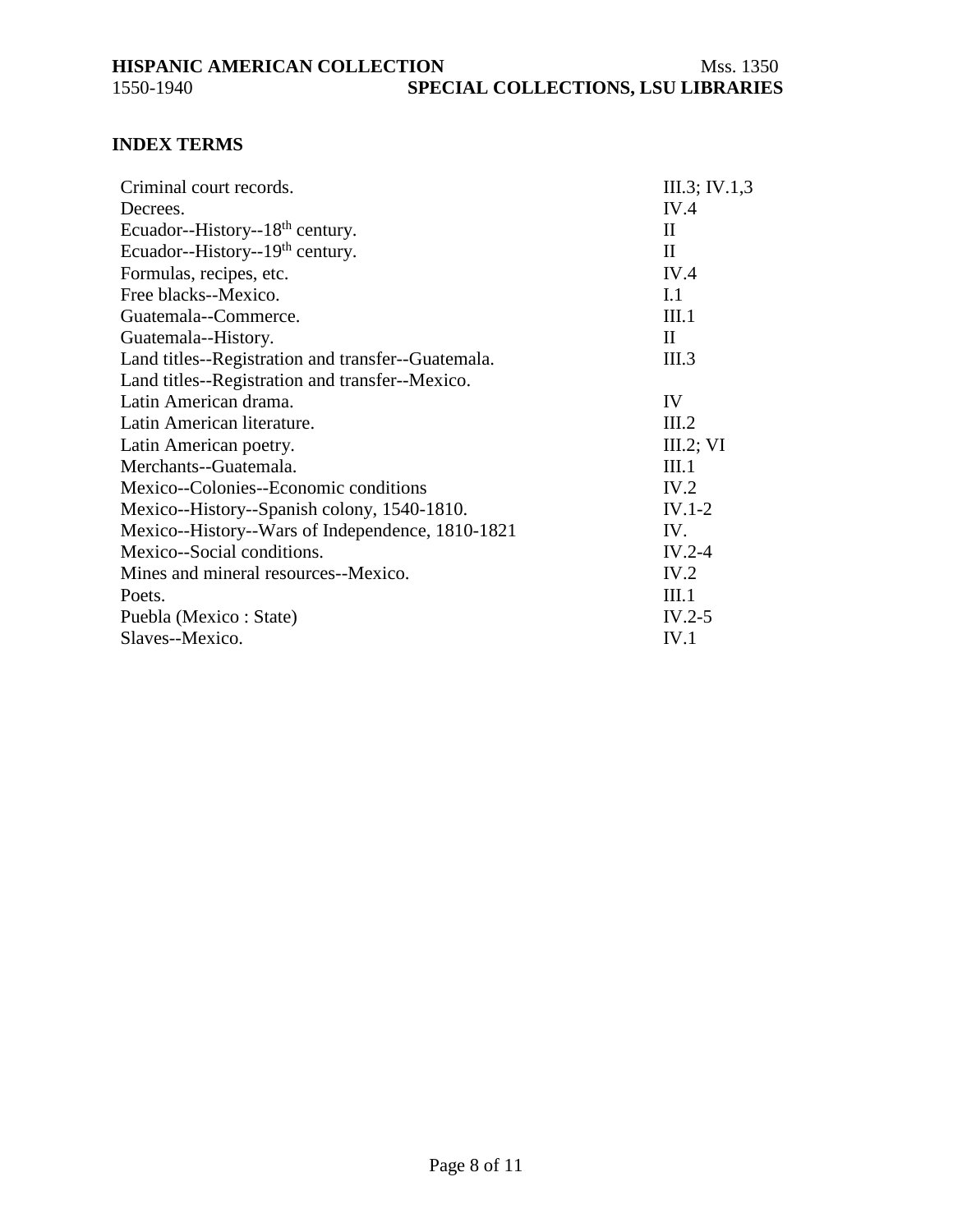<span id="page-8-0"></span>

# **CONTAINER LIST**

| <b>Stack</b><br><b>Location</b> | <b>Box</b>           | <b>Folders</b>     | <b>Contents with dates</b>                                                                                                                                                                                                     |
|---------------------------------|----------------------|--------------------|--------------------------------------------------------------------------------------------------------------------------------------------------------------------------------------------------------------------------------|
| C:19                            |                      | 1                  | Series I. Colombia, 1930-1931.                                                                                                                                                                                                 |
|                                 | $\mathbf{1}$         | $2 - 7$            | <b>Series II. Ecuador, 1703-1898</b><br>Court transcripts and legal papers pertaining to debts,<br>property disputes, the fts, and other legal matters, 1709-1892.                                                             |
| C:19                            | $\overline{2}$       | $8a-9$             | Series III. Guatemala, 1812-1931.<br>Subseries 1. Correspondence 1812-1921.<br>Personal and business correspondence of Francisco Planas<br>regarding shipment of goods to Leon, Sonsonate, and<br>Antigua from Guatemala City. |
| C:19                            | 3                    | $10a-12f$          | Subseries 2. Literature, 1872-1895, 1931.<br>Poetry, newspapers, and one manuscript volume of various<br>Guatemalan poets including Ricardo Carasquilla, Eduardo<br>Bustillo, and Jose Joaquin Palma.                          |
| OS:H                            | Oversize<br>folder 1 |                    | Political cartoons.                                                                                                                                                                                                            |
| C:19                            | 3                    | $13 - 15$          | Subseries 3. Legal documents, 1822-1885, undated.<br>List of duties and responsibilities of the Juicios Ordinarios<br>and Criminales.                                                                                          |
| C:20                            | 4                    | $16 - 18$          | Series IV. Mexico, 1582-1902, undated.<br>Subseries 1. Colonial race relations, 1582-1769<br>Lawsuits and court proceedings regarding freedmen and<br>slaves and purity of blood trial (limpieza de sangre).                   |
|                                 | 4                    | 19-20              | Subseries 2. Colonial economic activities, 1605-1809.<br>Inventories, expense lists, wills, trusts and accounting<br>papers of churches, hospitals, and the State of Puebla, 1605,<br>1610.                                    |
| C:20                            | 5<br>6               | $21 - 24$<br>29-32 | Intendancy of the State of Puebla, 1612-1803.<br>Inventories, expense lists, wills, trusts and accounts, 1661-                                                                                                                 |
| C:21                            | 7                    | 33-36              | 1674<br>Inventories, expense lists, wills, trusts and accounts, 1732-<br>1863                                                                                                                                                  |
|                                 | 8a                   | $37 - 40$          | Inventories, expense lists, wills, trusts and accounts, 1792-<br>1809                                                                                                                                                          |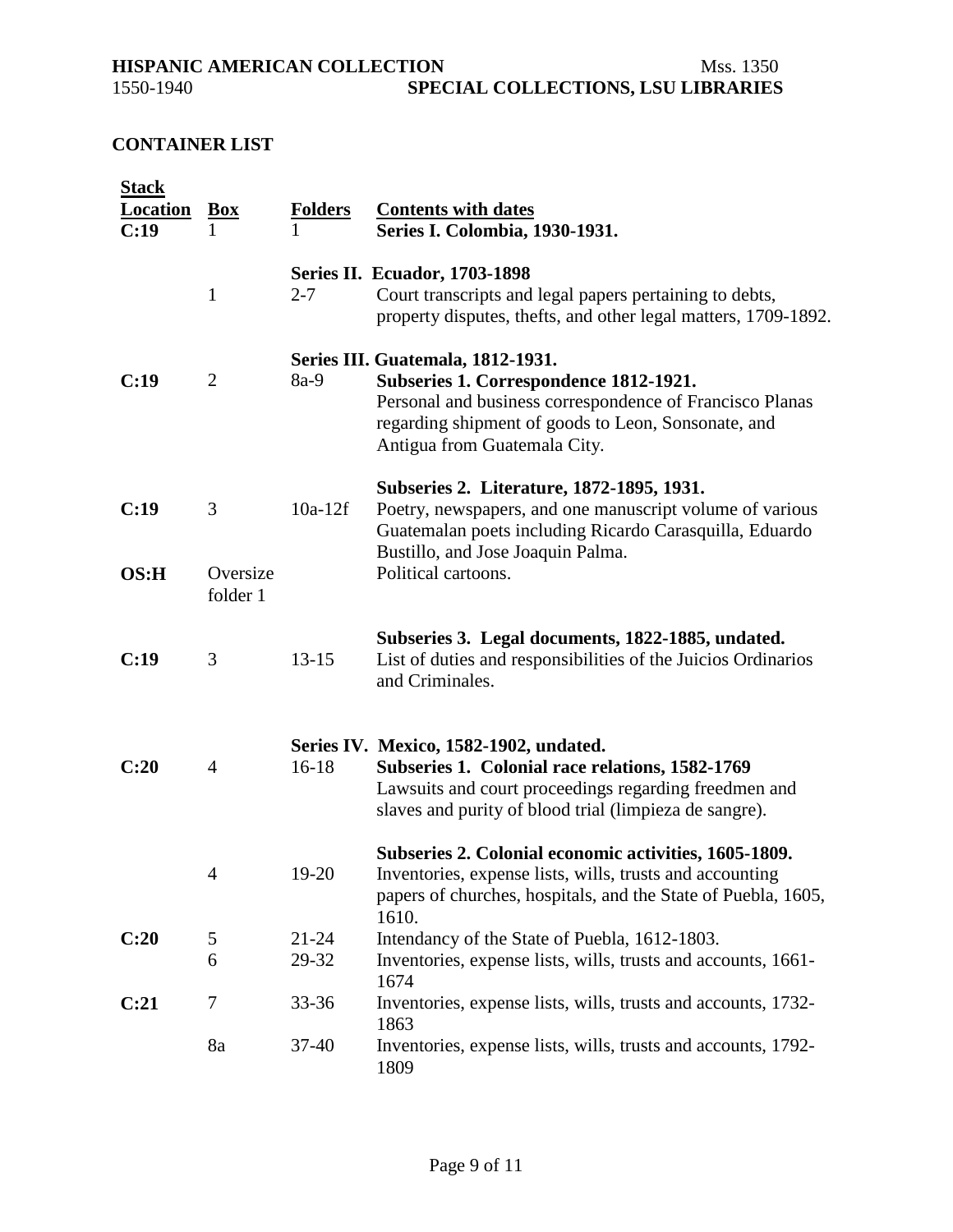| <b>Stack</b><br><b>Location</b> | <b>Box</b>     | <b>Folders</b>       | <b>Contents with dates</b>                                                                                                                                                                                                   |
|---------------------------------|----------------|----------------------|------------------------------------------------------------------------------------------------------------------------------------------------------------------------------------------------------------------------------|
|                                 |                |                      | Subseries 3. Revolutionary period, 1810-1824.                                                                                                                                                                                |
| C:20                            | 5 <sup>5</sup> | $25 - 28$            | Personal and business correspondence, 1813.                                                                                                                                                                                  |
| C:21                            | 8b             | $41 - 43$            | Personal and business correspondence, 1805-1824                                                                                                                                                                              |
| C:22                            | 9a             | $44 - 50$            | Subseries 4. National period, 1818-1901, 1933, undated.<br>Decrees of the state of Puebla, 1818-1879, 1901 undated.<br>Secretaria de Estatdo y del Despacho de Relaciones<br><i>Exteriores</i> , ca. 1877; recipes, undated. |
|                                 | 9 <sub>b</sub> | $51 - 54b$           | Decrees, 1869-1895.                                                                                                                                                                                                          |
|                                 | 10             | $55 - 61$            | Jose Maria Correto correspondence, 1823-1899, undated.                                                                                                                                                                       |
| OS:H                            |                | Oversize<br>folder 1 | Jose Maria Correto letter, Spt. 20, 1836; drawing of rifle and<br>knife, undated; broadside for San Andrés Hospital, 1874;<br>map of Christopher Columbus' journey, undated, death<br>notice, 1933.                          |
| C:22                            | 10             | $62 - 64$            | Subseries 5. National period, 1833-1842, 1928-1940.<br>Correspondence of Frans Bloom, 1928-1940.                                                                                                                             |
|                                 |                |                      | Series V. Puerto Rico, 1823.                                                                                                                                                                                                 |
| C:22                            | 10             | 65                   | One page communication in Spanish to the U.S.<br>commander of Anglo-American squadron from Captain<br>General of Puerto Rico, March 1823.                                                                                    |
|                                 |                |                      | Series VI. Latin American Literature, 1830-1900.                                                                                                                                                                             |
| C:23                            | 11             | 66-76                | One manuscript volume of poetry and eight plays, five of<br>which are by Mexican playwrights. The authorship of the<br>three remaining plays is unknown.                                                                     |